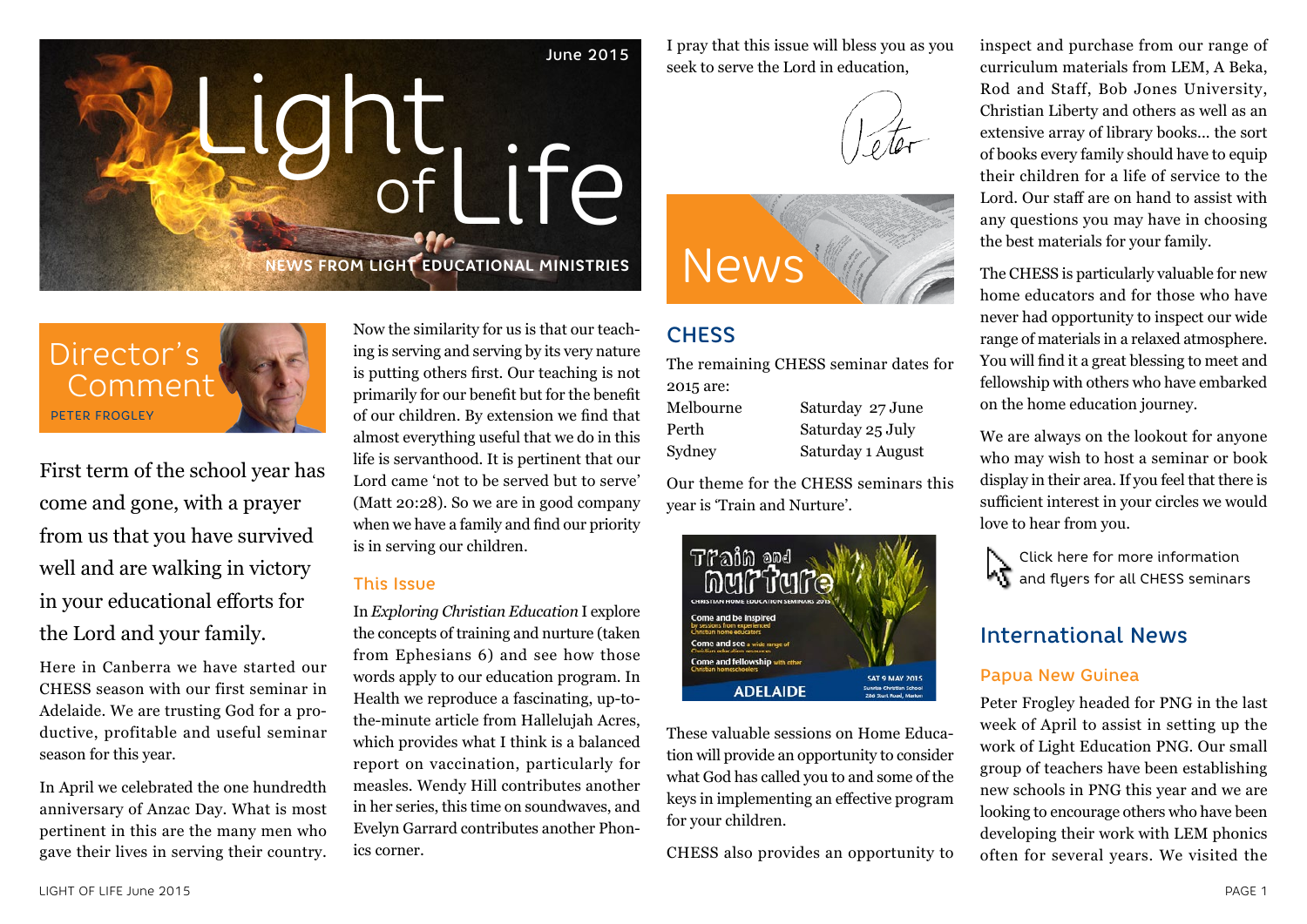Baptist leaders of their Christian schools in the Highlands and made contact with the Schools of the Kwato Mission in Milne Bay Province.

Because of the isolated nature of many communities it is very difficult to train teachers and service their phonics needs. Please pray for Mark Baiai and his team as they seek to chart a constructive course in the midst of educational and other challenges they face on a daily basis.

#### Peru

Bob and Frances Relyea are now well settled back in Australia for what some might call 'retirement'. They are however, well advanced in planning for a return trip to South America. Bob writes:

Frances and I have purchased most of the flights for our South American tour of June/ July 2015. We spend two weeks in Chile, two in Bolivia, ten days in Peru and four days in Cuenca, Ecuador. We leave on 16 June and get back on 30 July.

It is perhaps ironic that having returned to Australia God has opened doors to other nations in South America. We are praying for a very successful return visit to South America with God opening new doors of opportunity in other nations beyond Peru.

# Our new website is finally here!

iPad and iPhone users rejoice: LEM has launched

our new website at

#### www.lem.com.au.

For some time now we have been fielding complaints from customers who have been unable to access our flashformat website, but have not had the resources to rebuild what had been cumulatively created over the past fourteen years.

But now we have great pleasure in announcing a new-look website which has been rebuilt from the ground up.

#### Architecture

The most significant change is in the coding architecture — no longer is the website flash-based but it is now coded in the more conventional web standards of HTML, PHP, Java and MySQL. This means that it will function well on a greater range of browsers and devices.

#### Fresh look

The new site has a clean theme which utilises simple icons to aid navigation and provide quick access to information. We have worked hard to reduce the number of actions required to perform the most common tasks.

### Mobile friendly

A large proportion of website traffic now comes from people using mobile phones and tablets. We have carefully considered those users with the layout of our new site, which means that browsing and ordering from our site whilst on the move has never been easier.

#### Search and sort

In response to feedback from customers it is now possible to browse our products by supplier, subject and grade level. Previously the products were only listed under their supplier with a rudimentary text search available. Our new search function recognises subject names and grade levels to make it easier to find what you're looking for.

Astronomy **Rihile** Colouring Books

Dictionaries

Economics

Education English/Language

Family

General

Grammar Health

Latin

**Exercise Rooks** 

Government /Civics

History/Generanh

Home Education

LIGHT EDUCATIONA

Manuals/Word Lists Helps<br>Training DVDs

LEM Phonics

#### Users and passwords

The new site utilises a secure username and password system for customers, with the option to order as a guest if desired. This system stores your address information and makes the checkout process simpler and easier.

Past orders are automatically saved under your username (email address), making it easier to see what you have ordered. You can also 'save a cart' if you wish to complete your order at a later time.

#### **Security**

We have updated our secure certificates to the latest algorithms and standards, which gives you



peace of mind entering your credit card information. As has been the case from the beginning, we do not store any of your payment data online.

#### Extended information

As part of our site rebuild we have added extra information on our suppliers, subjects and courses which we trust will help inform your purchase decisions and make ordering online an excellent experience.

#### Feedback please!

Whilst we have performed much testing on our site before launching, we understand that some users may experience difficulties, or perhaps feel that certain features are missing. If you have any problems, comments or suggestions we would appreciate your feedback. On the other side of the coin, we would love to hear that you're enjoying the new changes, too! Please email your feedback to john@lem.com.au or phone the office anytime.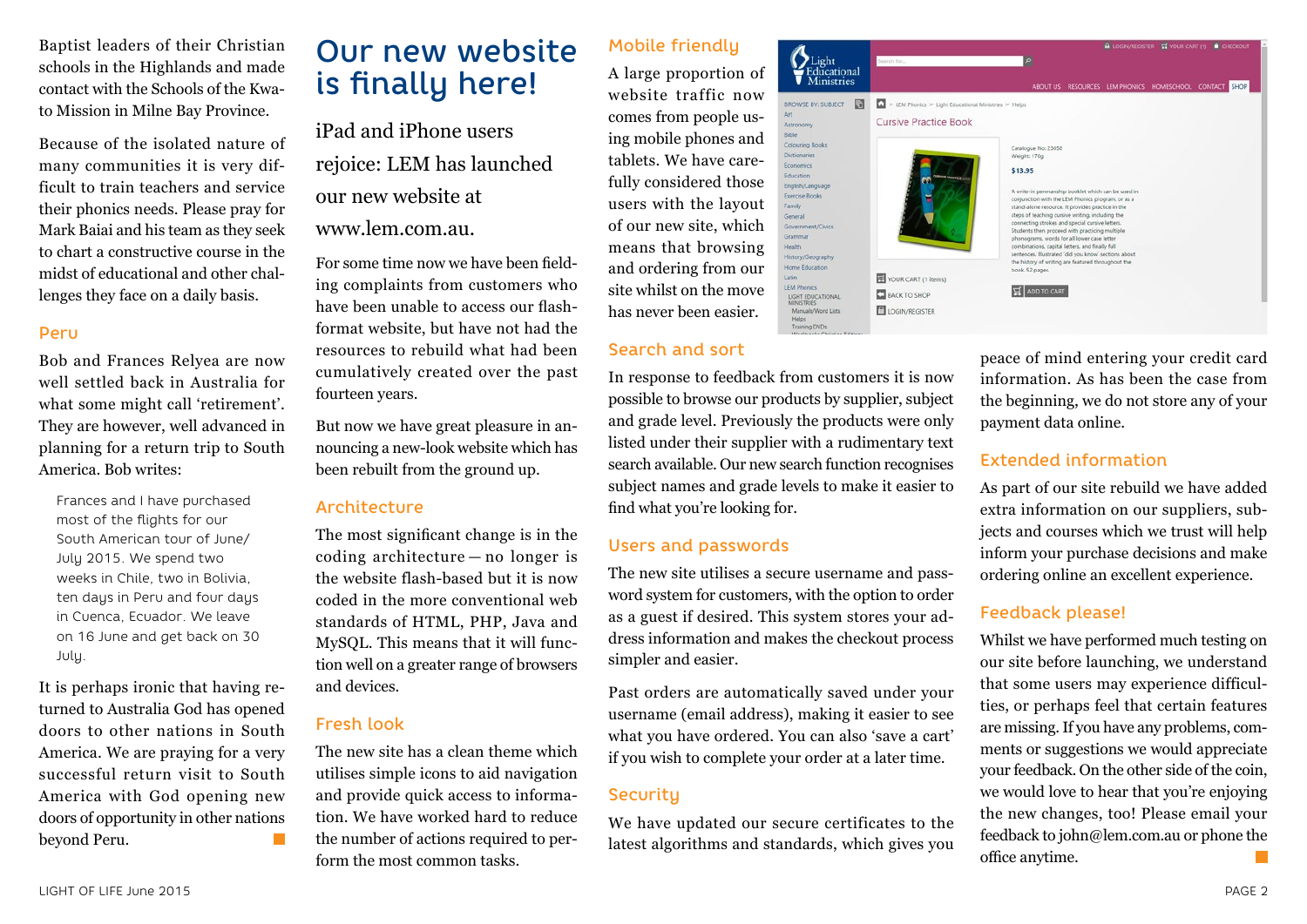

### No. 96: Train and Nurture

This time I explore the well known text 'Train and Nurture', taken from Ephesians 6, as a key biblical idea in raising children.

Today modern educators focus on children (child-centred education) and their needs and, indeed, their rights. Education is about allowing and encouraging them to be all they can be! This is self-centred education — the opposite or antithesis of Christian education.

For the Christian, however, education is about discipleship to the ways, purposes and call of God. The focus is God and His plans, rather than the child's (or the parents') self-centred desires for their own glory.

Another aspect (or perhaps branch) of education today brings an emphasis on academic knowledge. This is again selfseeking, that the child may know—usually with the aim of knowing more than others — with the ultimate result of omitting God from their thinking.

If we are to raise our children in godliness in the study of various disciplines, we will need to break free from the focuses presented above. Such thinking can bankrupt the equipping of our children for service in God's kingdom.

The underlying issue is the absolutising of rational thought as opposed to revelation. Rational thought is thinking with our natural mind, without regard for God; whilst revelation is the divine input of the Holy Spirit, guiding our thinking and the functioning of our minds in submission to Him.

This defines the essential difference between Christian and non-Christian education. Indeed, Christian philosophers tell us that all knowledge is by revelation.

#### The Children

The essence of Christian education of children is the training and nurture of the Lord, which is based in the revelational idea of wisdom and knowledge, unique to Christianity. This means that the authority for our instruction comes to us by revelation upon the Word of God. This brings us to the context of our theme, taken from Ephesians 6:4, which concludes a short section dealing with children and their responsibility to obey their parents.

And you, fathers, do not provoke your children to wrath, but bring them up in the training and admonition of the Lord.

*Ephesians 6:4 NKJV*

The NKJV translates 'training and nurture' as 'training and admonition'.

This idea of training and admonition is

foundational, according to Scripture, in raising children. If we believe the Bible is important, then this foundational idea must form the basis for the education of our children. The commentary of Jamieson, Fausset and Brown provides some interesting comment and definition that may help us better understand what Paul is saying.

**Fathers** — including mothers; the fathers are specified as being the fountains of domestic authority. Fathers are more prone to passion in relation to their children than mothers, whose fault is rather over-indulgence.

The comment is worth pondering that we might better understand the authority fathers are given to lead their families, and how a wife is to outwork her role as a helpmeet.

**Provoke not** — irritate not, bu vexatious commands, unreasonable blame, and uncertain temper [Alford]. Col. 3:21, 'lest they be discouraged.'

Whilst the above comments are relevant, we do need to be wise in how we outwork our responsibilities. A lack of gracious behaviour on our part is not consistent with our Christian faith. It seems to me that if we are to train and admonish our children in God's ways through His word, the word 'but' which begins the phrase is indicative of the negative—that is, father's *will* provoke their children if they neglect to bring them up in the training and admonition of the Lord.

What is it that these two words train and admonish (nurture) entail?

**Nurture** — Greek, 'discipline,' namely, training by chastening in act where needed

Behold, happy is the man whom God corrects; Therefore do not despise the chastening of the Almighty. *Job 5:17*

If you endure chastening, God deals with you as with sons; for what son is there whom a father does not chasten? *Hebrews 12:7*

There is no avoiding that followers of Jesus are to be disciples, which means 'those subject to discipline'. Do not withhold godly discipline from your children, as it is an essential component to successfully raising children for the Lord. It is the God-given application of authority to lead children in conformity to the will of God—that is your calling as parents. Modern thinking generally presupposes that to breach the child's will is to inflict psychological damage. The Bible does not seem to agree as the goal of Christian education is to conform children to God's ways—not their own ways!

# the goal of Christian education is to conform children to God's ways — not their own ways

Nurture is both gentle and strong—it is the manner the Lord deals with us.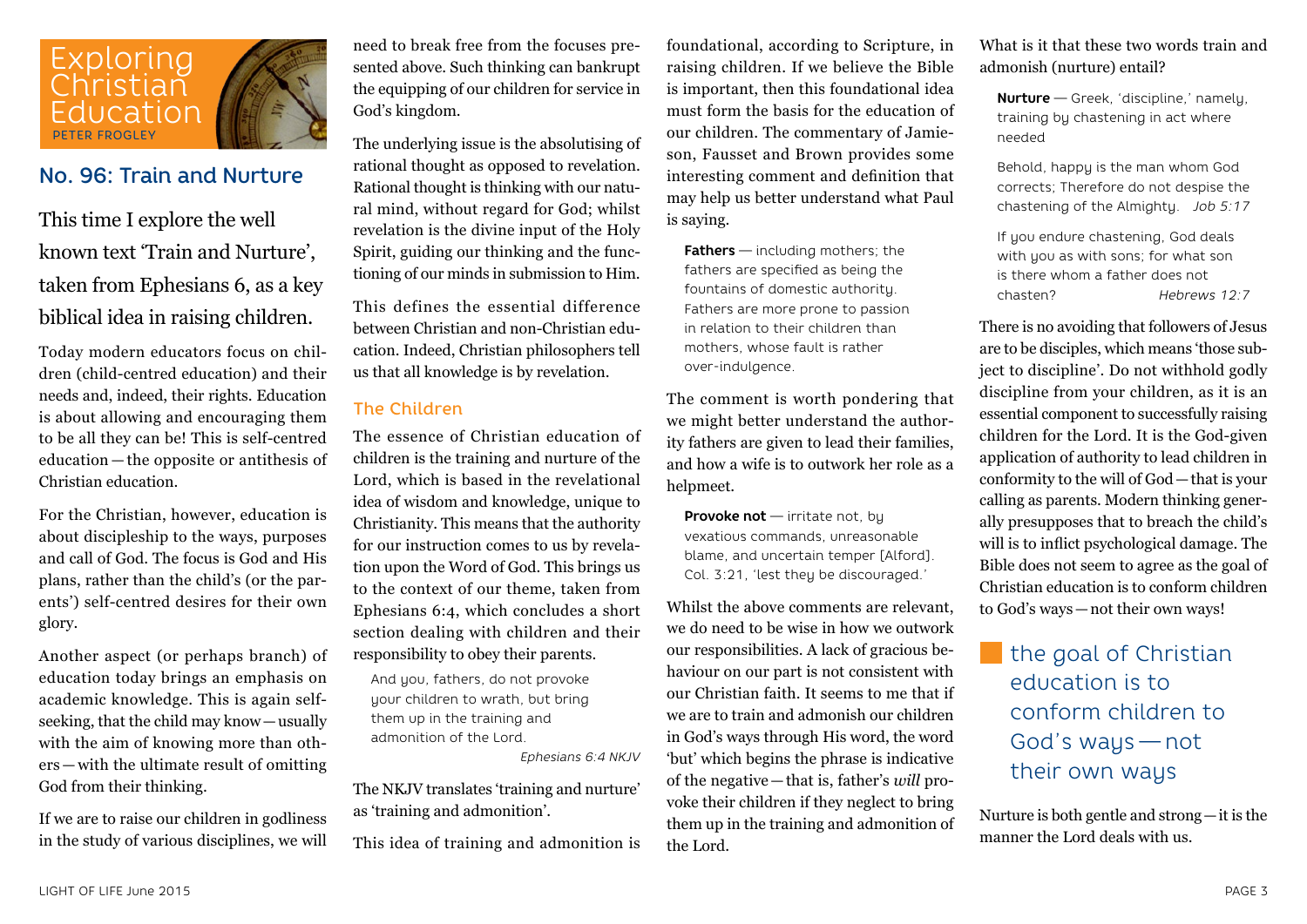child being able to make a study of God's word as fundamental in building Christian character and thinking. You shall teach them diligently to

**Admonition** — training by words.

This implies a grasp of reading and writing — hence our strong emphasis on teaching LEM Phonics as the best method for language mastery. This then leads to a

your children, and shall talk of them when you sit in your house, when you walk by the way, when you lie down, and when you rise up.

*Deuteronomy 6:7*

It was this understanding that led the church to develop the idea to 'catechise', which Webster defines as:

- 1. To instruct by asking questions, receiving answers, and offering explanations and corrections.
- 2. To question; to interrogate; to examine or try by questions, and sometimes with a view to reproof, by eliciting answers from a person, which condemn his own conduct.
- 3. Appropriately, to ask questions concerning the doctrines of the Christian religion; to interrogate pupils and give instruction in the principles of religion.

LEM recommends and makes available various resources based on the *Westminster Shorter Catechism* to instruct children in the faith, which we feature in the 'book shop' section later in *Light of Life*.

The catechism approach is reflected in the

#### Proverb:

Train up a child in the way he should go, And when he is old he will not depart from it. *Proverbs 22:6*

Richard Trench describes this training as 'whether of encouragement, or remonstrance, or reproof, according as is required'.

This is not to provoke our children by encouraging them to do their own thing, but to see their lives conformed to the Word and ways of the Lord. If we fail in this responsibility we will find the same contrasting fruit as Eli:

For I have told him that I will judge his house forever for the iniquity which he knows, because his sons made themselves vile, and he did not restrain them. *1 Samuel 3:13*

Continuing with Jamieson, Fausset and Brown's commentary:

**of the Lord** — such as the Lord approves, and by His Spirit dictates.

To many in our day the Lord's ways are considered old-fashioned and indeed irrelevant. But perhaps those who believe thus should consider carefully, as the fruit of the way of man is not good. The way of God is different. It may make us a laughing stock to some—but better to be a laughing stock to man than an offence to our Lord Almighty.

Our privilege is to walk in the ways of the Lord and to disciple our children likewise.



### Soundwaves

In this article we go back to the most basic music element—soundwaves.

Soundwaves are too often overlooked as an element of music. But without this essential building block, we cannot hear any of the previous elements we've explored—rhythm, beat, melody, harmony, dynamics, tempo and tonality. Soundwaves are to music as the sun is to the earth. Take away the sunlight and everything will die. Take away the soundwaves and we cannot hear anything and would therefore have no music. Other music elements are dependent on the existence of soundwaves.

A simple definition of soundwaves easy enough for a child to understand is as follows:

Soundwaves are millions of invisible molecules which bump each other to make waves which carry music to our ears.

Let's dissect the word 'soundwaves' first.

#### Sound

The word 'sound' comes from the Latin *sonare* meaning 'to make a noise or to speak'. Hebrew and Greek roots in the concordance describe sound 'to make a loud sound, call aloud, cry out, sing, shout, blast, tone, noise, voice'.

#### **Waves**

The Hebrew word for 'wave' is *nûwph*  (pronounced 'noof') and means 'to quiver, vibrate up and down, rock to and fro'.

God created energy in different forms of wave patterns, such as heatwaves and lightwaves. In the cosmos or universe, energy is transmitted in the form of wave patterns. Soundwaves are another wave form of energy.

The first Bible reference to soundwaves is in Genesis chapter 1:

…and the Spirit of God moved upon (was hovering over) the face of the waters. And God said, 'Let there be light' and there was light. And God saw the light that it was good and God divided the light from the darkness. *Genesis 1:2–4*

We know these verses so well but let's see them in the light of music. Herein lies the very foundation of earthly music as we can understand it. This is the origin of the soundwave 'vehicle' which carries music to our ears. The 'moving' or 'hovering over' by the Holy Spirit began energising and starting the life process on earth.

Henry Morris sums it up very well in *The Genesis Record*:

The activity of the Holy Spirit is called that of 'moving' in the presence of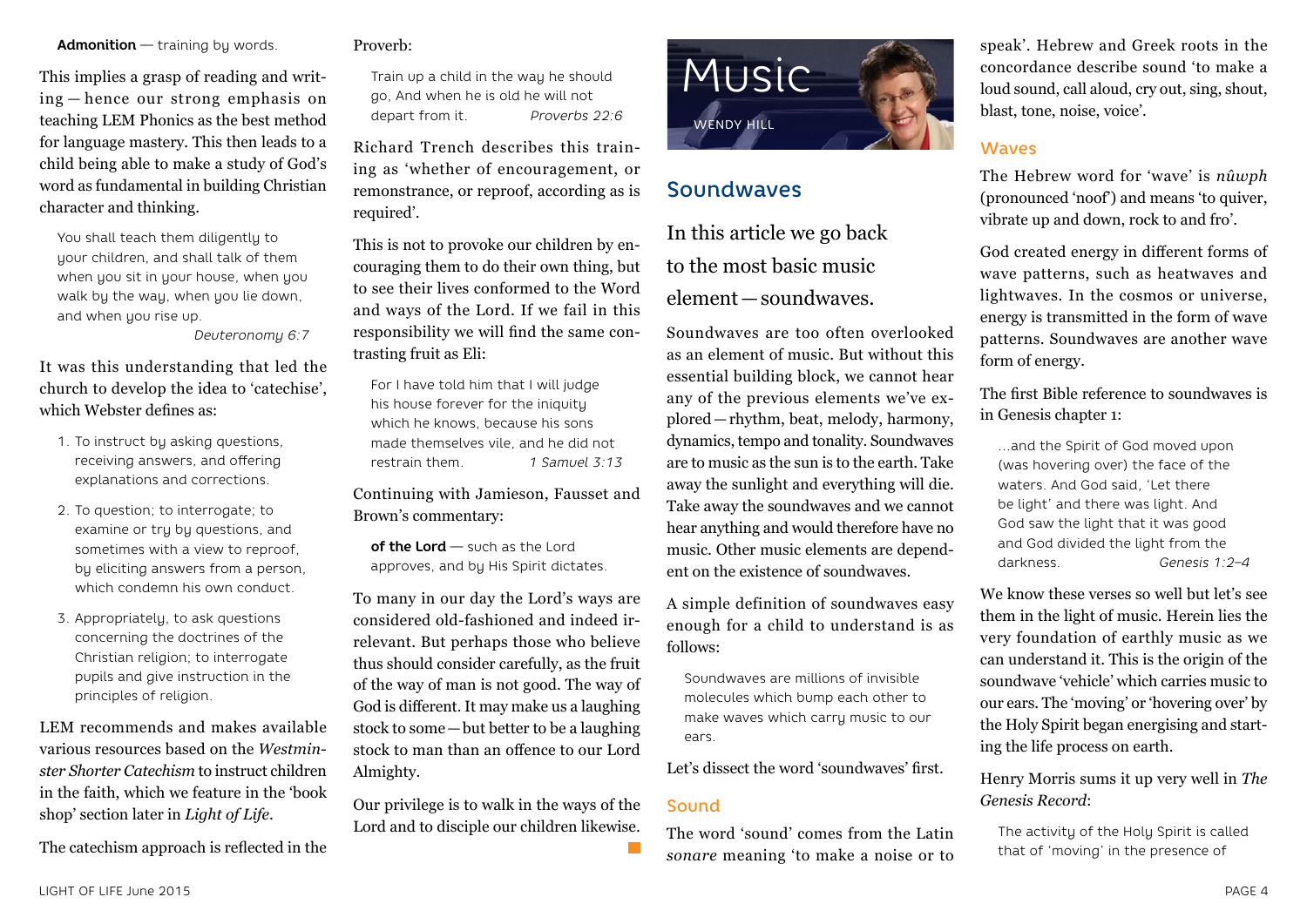the waters… Some commentators relate the word particularly to the hovering of a mother hen over her chicks. In any case, the idea seems to be that of a rapid back and forth motion. In modern scientific terminology, the best translation would be 'vibrated.' If the universe is to be energised there must be an Energiser. If it is to be set in motion, there must be a Primer.

What a mighty, powerful God we have! God has truly provided a miraculous design in His soundwaves as His vehicle for transporting music to our ears. No man could ever create something as brilliant as this. Man only manipulates what is already God-made.

#### Molecules

Now we move on to the next part of the definition—'millions of invisible molecules which bump each other'.

Molecules are simply atoms joined together. Atoms are electrons, protons and neutrons zooming around in the space of their microscopic world. Electrical energy flows through tiny chains of molecules, producing power and movement resulting in a vast variety of wave patterns.

We know what waves look like when we throw a pebble in a pond — they ripple outwards in a flat circle. Soundwaves are similar—the difference being that they ripple outwards, not just horizontally but in all directions from the centre.

#### The cycle

The next part of our definition is 'to make waves which carry music to our ears.' The basis of a wave pattern is a **cycle**. What is a cycle?—It is basically a circle cut in half and twisted around.

A circle becomes a cycle. The highest part is called the crest and the lowest part is the trough. It has a start, a middle and an end. The next circle/cycle starts and the pattern continues to form the soundwave. There are many different types and shapes of soundwaves and they all move along a timeline. We have already seen in previous articles how music moves along a timeline. This is because soundwaves need time for

Energy for anything , including soundwaves, cannot create itself. It must have a source or wave generator. God, of course, is the original Source. He created the earth and all that is in it just by speaking and calling out. Remember the Hebrew and Greek roots for 'sound' — 'to make a loud

energy to flow.

The creator



sound, call aloud, cry out, sing, shout, blast, tone, noise, voice'. God's words are extremely powerful. They are energising and life giving. When God said, 'Let there be light,' He saw it was good. It was absolutely perfect, the exact way He designed it!

> The energy flowing through atoms and molecules to make wave patterns was created on Day One. It became the means of transportation (or vehicle) which carries music with its elements to our ears. This vehicle was created on the

first day of Creation in preparation for the culmination in man on Day Six.

Herein lie the origins of the soundwaves which are the means of transport for music today. This reveals a great deal about the character of the Creator, God. He wants us to know that He is the Giver and provides the vehicle which carries music to our ears. He gives us the gift of music via the vehicle of soundwaves. Where there is a gift, there has to be a giver. And that Giver is God.

#### Colossians 1:16 tells us:

For by Him were all things created that are in heaven and in earth, visible and invisible, whether they be thrones or dominions or principalities or powers: all things were created by Him and for Him.

'All things' includes soundwaves and music.

Thou art worthy O Lord, to receive glory and honour and power for Thou hast created all things and for Thy pleasure they are and were created. *Revelation 4:11*

God created them because He wanted to. It was His will and decision. It wasn't as if man came along and said, 'God, we need some soundwaves so we can hear music.' No! God created soundwaves before man even came into being. Man had no say in it.

#### The deeper message

As we learned in previous articles, God wants us to understand deeper things about Him as well as the pleasure music gives by learning about music elements. For example, melody taught us that God wants to communicate with us. Harmony shows he wants agreement between Himself and man. Tonality shows that He wants a relationship with each individual. Rhythm and beat reveal how He gives time for activity and rest. Soundwaves teach us that God is a Giver and Provider.

#### Rom 1:20 tells us

For the invisible things of Him from the creation of the world are clearly seen, being understood by the things that are made, even His eternal power and Godhead; so that they are without excuse.

'The invisible things' is where the soundwaves and music fit in. So often we overlook them — but they are basic of basics. God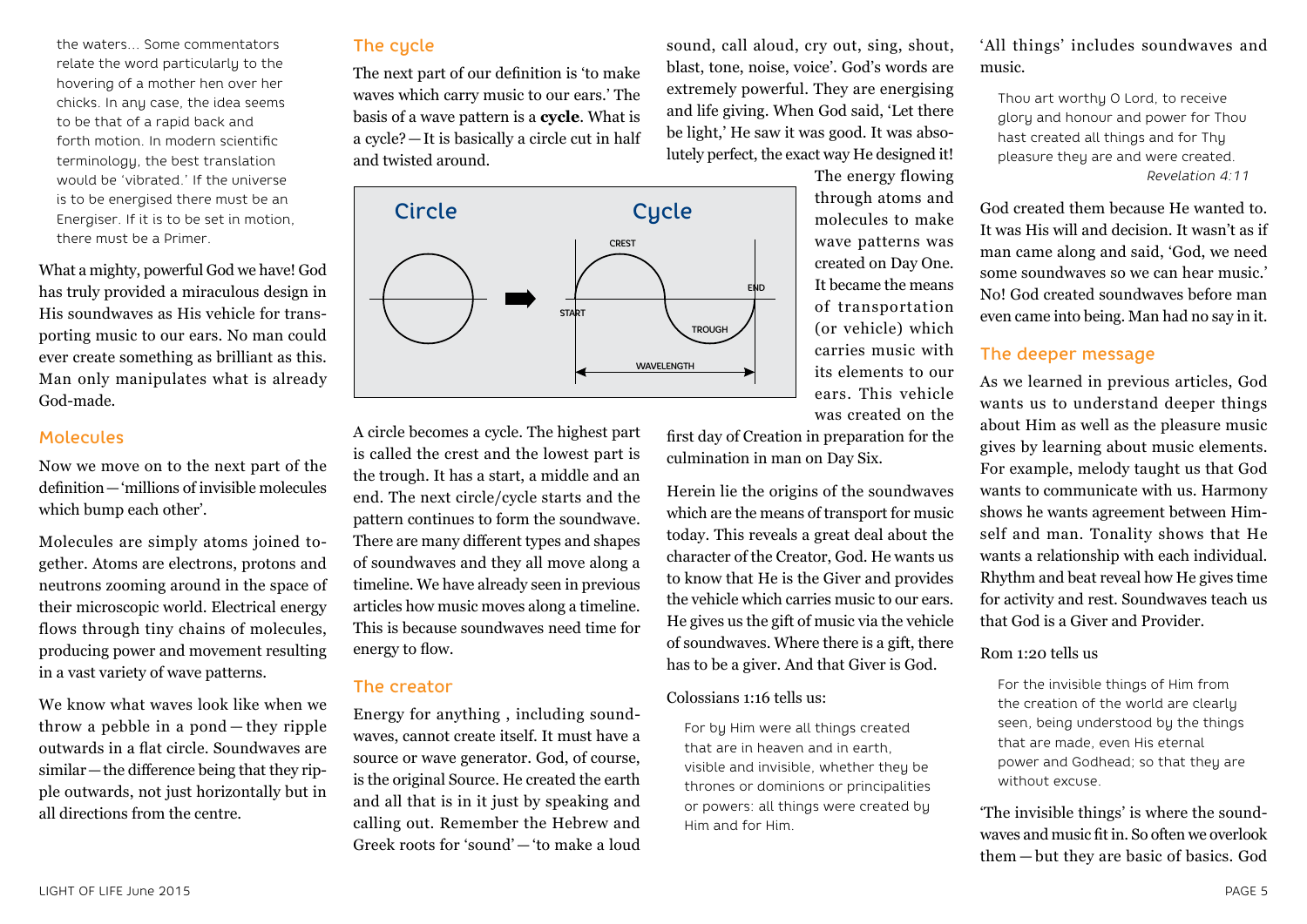speaks to us through music which automatically involves soundwaves. If we open our spiritual ears as well as our physical ears we will understand more and more of God's enormous love, His character, eternal power and divine nature through music.

#### Soundwave stewardship

The gift of soundwaves carries a responsibility for man. We've seen how soundwaves are God's creation and belong to Him because He created them. In His great love He gave man dominion to look after everything on earth:

Thou madest him to have dominion over the works of Thy hands; Thou hast put all things under his feet. *Psalm 8:6*

This includes soundwaves which are only on loan and come with the responsibility of stewardship, and ultimate accountability to the Creator.

It's like asking someone to house-sit for you. The house is still yours but you give the housesitter free reign over the property and entrust them to not damage anything. Likewise everyone who sings, plays an instrument, composes music or just listens is looking after God's soundwaves. We are given free reign over them and are entrusted to be good stewards of them. We are not to damage them or use them harmfully. We are to always keep in the back of our minds that the soundwaves are still God's and just on loan to us.

In his great love, God gave us the ability to choose how we look after the soundwaves. If we choose to acknowledge Him and use them for His glory, then He will be very pleased and bless us more. If we choose not to acknowledge Him and worship the creation of soundwaves, music and man instead, then He allows the natural consequences to follow.

In previous articles, we have already seen many consequences of abusing soundwaves by excessive use of dynamics, rhythm, beat and tempo and how they affect our bodies, minds, emotions and spirit.

Please keep this article in mind because an understanding of soundwaves serves as an introduction to the next article which will be specifically about a touchy topic — the use of instruments and their soundwaves.





The Creation Science Education Association of Australia is running their annual national creation science competition, with entries closing on 29 June 2015.

Entries are open to students in all grade levels in a variety of categories.

For more information visit the website **www.creationscience.org.au**



With vaccination a big topic at the moment we present this article from the Hallelujah Acres newsletter, written by CEO Paul Malkmus and edited by Peter Frogley. It does not fit well with media hype or the fear that is generated at these times and is thus a useful counter to much that is popularly presented.

# What's worse: Measles or the Measles Vaccine?

A measles outbreak in the western US has fanned the flames of a debate on whether children should or shouldn't be vaccinated.

Some experts claim that a lack of vaccinations has resulted in the spread of this disease.

The debate regarding vaccination centers on a number of factors, including a potential link between the MMR (Measles-Mumps-Rubella) vaccine and the development of autism. Parents who are against vaccination have come under fire as they are accused of putting not only their own children in danger, but also the children of other people who have opted for the vaccine.

So, the question is: who is right? We support informed consent for medical treatment and parental rights in the area of vaccines. We feel the key factor is 'informed' consent. Therefore, to make an informed decision, parents need to have as many facts as possible at their disposal.

Our point of view is this: Build a strong healthy immune system and let the body do what is does best — build natural immunities against things like measles and chickenpox.

#### Potential problems with vaccines

Did you know that the average child receives over 26 doses of vaccinations in their first 15 months? Vaccines are touted as being miracle medicine with the ability to prevent children from contracting a wide range of diseases. However, very little is said about the problems they cause, whether it's by design or simply because the risks are not deemed great enough.

The Center for Disease Control (CDC) clearly states that any vaccine can cause side effects, yet they say that in large part, they are minor. Depending on the vaccines, these mild problems can range from joint and abdominal pain to fever and vomiting.

However, many of the vaccines available in the US can also have much more serious side effects, though the cases are reported to be very rare. The CDC reports that the MMR vaccine causes seizures as a result of fever in approximately 1 in 3,000 patients. Other issues include temporary stiffness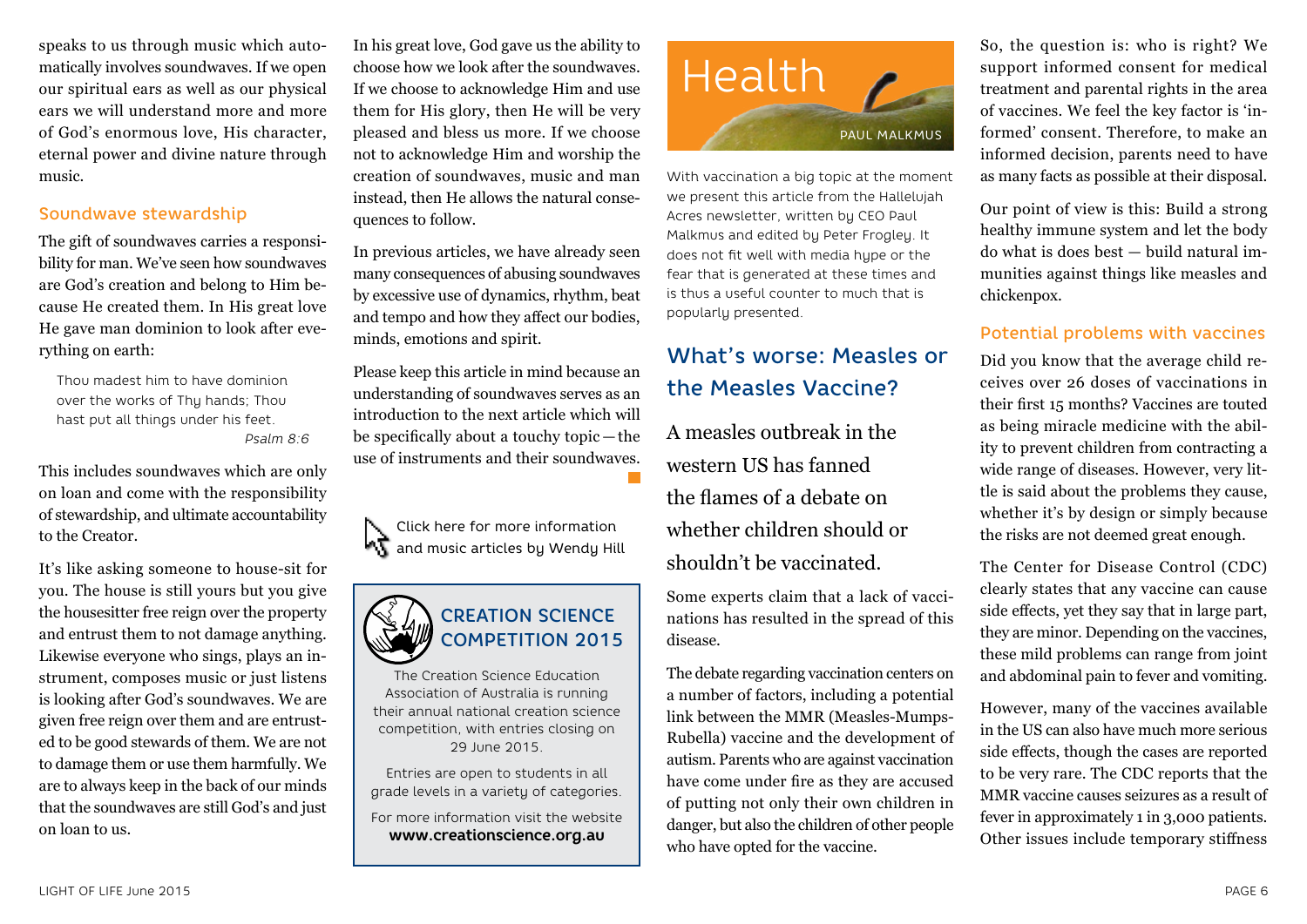and pain in the joints in 1 in 4 patients, and a temporary low platelet count, which can lead to a bleeding disorder, in approximately 1 in 30,000 patients. More severe reactions include deafness, long-term seizures, coma, or lowered consciousness and permanent brain damage, though the CDC is quick to point out that the cases of such severe side effects are so rare that it is difficult to determine if there is an actual link with the vaccine.

Another, more worrisome, element of the MMR vaccine in particular is its potential link to the development of regression autism. A study conducted in 1998 by Dr Andrew Wakefield on a sample of eight children found that parents remembered their children's autism symptoms appearing right after receiving the MMR vaccine. The study was published in the *Lancet*. It should be noted, however, that the findings were retracted after issues were allegedly found with the methodology of the study. However, Dr Wakefield, whose license was revoked for telling the truth (according to some), still has many supporters. And information has recently come to light that could actually vindicate Dr Wakefield.

#### Has the CDC been lying?

A critical component of being able to make an informed decision is having accurate information at one's disposal. Normally, information from a government agency, such as the Center for Disease Control, should be reliable. We should be able to trust the CDC, whose main purpose is to protect and save people from disease.

Unfortunately, it seems that the CDC is anything but transparent. In fact, according to a Senior Scientist with the CDC, William Thompson, the agency omitted essential information that showed a clear link between autism and vaccines. Mr. Thompson states:

I regret that my coauthors and I omitted statistically significant information in our 2004 article published in the journal *Pediatrics*. The omitted data suggested that African-American males who received the MMR vaccine before age 36 months were at increased risk for autism. Decisions were made regarding which findings to report after the data were collected, and I believe that the final study protocol was not followed.

This 2004 study has constantly been cited by the CDC as representing proof that vaccines are safe. So, the CDC has been lying to the public and has put an incredible number of children at risk of developing autism over the decade they have covered up this information.

Less surprisingly, pharmaceutical companies are in on the 'conspiracy.' Former employees of Merck, the pharmaceutical giant, stated that the company knowingly falsified test results for their mumps vaccine to make it look as if it had a 95% efficacy rate. Stephen Krahling and Joan Wlochowski, former virologists from Merck, filed a False Claims Act, which states that animal antibodies were added to the human blood being tested to make it appear as if the immune system had a higher level of antibodies than it did.

#### Potential toxins in vaccines

We have been so brainwashed into believing that vaccines are miracle drugs that we've stopped asking questions. And that is precisely why few people wonder what vaccines contain. Here is a rundown of some of the ingredients used on a regular basis in vaccines, according to the website of the CDC:

**Aluminium**— this light metal has been linked to the onset of Alzheimer's disease and dementia. Aluminum should never be injected into the body.

**Antibiotics** — though used to treat various diseases, these chemicals have led to mutations and superbugs, such as MERS. Superbugs are deadly bacteria strains that are resistant to antibiotics. Some say that now a handshake can be more dangerous than smoking because of how easy it is to spread these superbugs.

**Formaldehyde** – this is a chemical that is used in the preservation of cadavers. It can cause blindness, seizures and brain damage. Formaldehyde has also been linked to cancer, as the National Toxicology Program's 12th Report on Carcinogens shows. This is a fact that the US Department of Health and Human Services openly admits.

However, the report doesn't mention that formaldehyde is an ingredient in vaccines. It only says that formaldehyde can cause myeloid leukemia and various rare cancers, such as nasopharyngeal cancer and sinonasal cancer. The fact that children are routinely exposed to this chemical via vaccination is completely ignored.

**Monosodium Glutamate (MSG)**—MSG is an excitotoxin, or a neurotoxin that causes excitement in the neurons to the point where they die. Though used widely in foods, MSG is known to be toxic and even the trace amounts in food leads to migraines and damage to the endocrine system. MSG is another chemical that should never be injected into the body, yet it is a common adjuvant in vaccines.

**Thimerosal** — a methyl mercury compound that is highly toxic to the brain and can cause severe and permanent damage to the nervous system. Mercury is incredibly toxic and no dose is safe. Drug companies have stated their vaccines no longer contain any form of mercury, but this is inaccurate as thimerosal is still used but then, apparently, removed. The process still leaves trace amounts of the compound in vaccines, which is something the CDC admits to.

#### MMR is not the only problem

While the MMR vaccine has been front and center of the debate recently, it isn't the only vaccine that can cause serious problems.

For example, the DTaP (Diphtheria, Tetanus, and acellular Pertussis) vaccine can cause long-term seizures, coma, lowered consciousness or permanent brain damage. According to the CDC, this occurs in less than one patient per million receiving the shot, though we don't know the real rate since vaccine adverse events are voluntarily reported.

The flu vaccine can cause mild side effects such as redness, swelling or warmth at the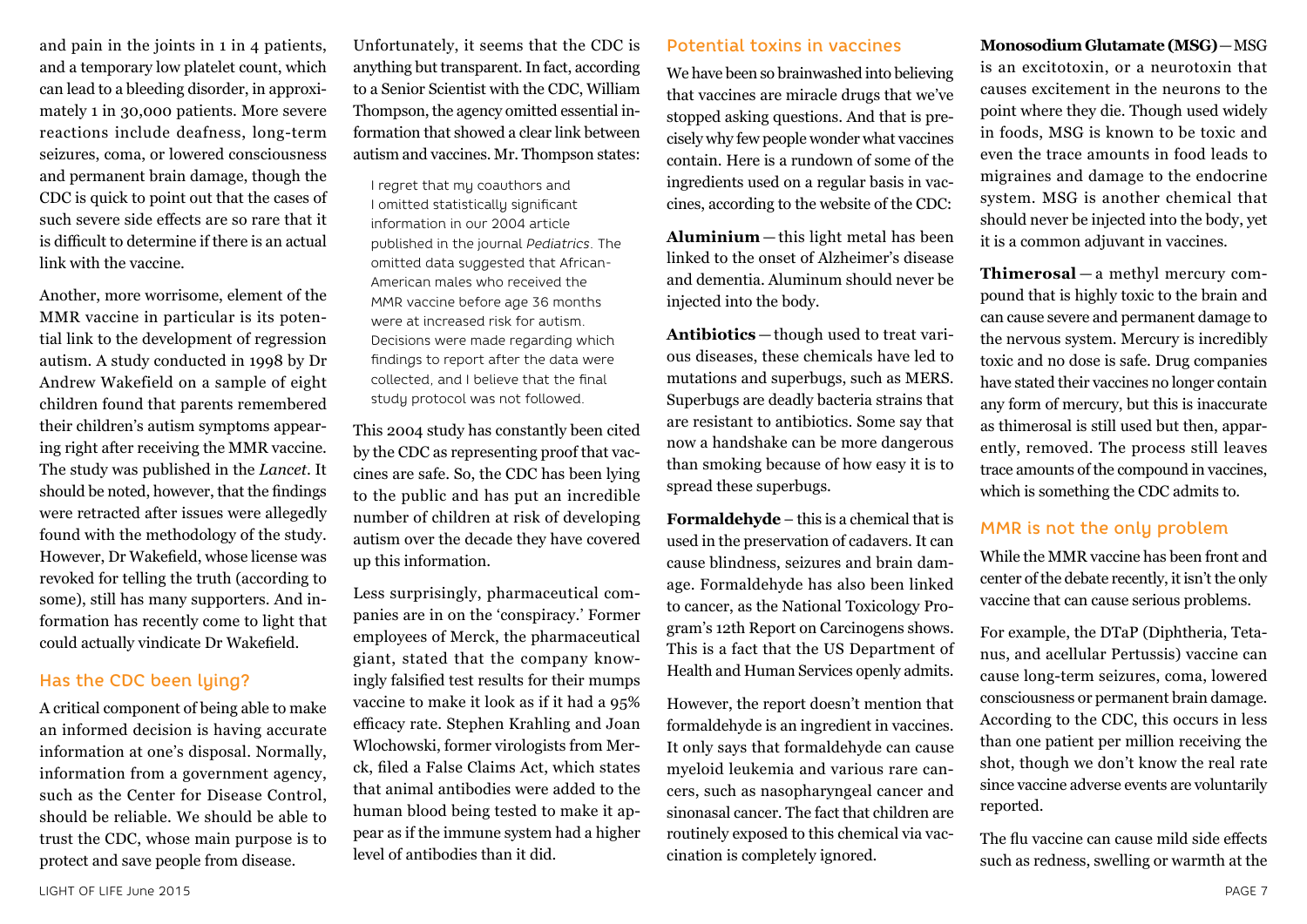site of the shot, as well as fever. However, it could also cause severe allergic reactions, shoulder pain and brief fainting spells.

Another potential problem with vaccines is that some of them use a live strain of the virus, such as the rotavirus strains. After someone receives a vaccine with a live rotavirus, they can transmit the virus to other people for weeks or even months after immunization. This is something that the FDA openly warns the public against. The MMR virus is one of the vaccines to include live viruses. In other words, these vaccines could potentially be the cause of outbreaks of the specific disease they are supposed to prevent, which means that children who have been vaccinated are actually the ones putting everyone else at risk.

#### Can anyone force parents to vaccinate their children?

Amid all this information, it's natural for parents to be reticent to vaccinate their children. Maybe things would be different if vaccines didn't contain so many toxic adjuvants and if they were administered over a longer period of time. However, that is not the case.

The government, along with pediatricians, though, is trying to force parents to immunize their children, despite the fact that it goes against everything the American Medical Association stands for. The AMA Code of Medical Ethics clearly states that the association doesn't agree with mandatory vaccine programs. This type of program is clearly a medical procedure that is carried out with the consent of the patient or the

#### parents of the patients. And this is in clear violation of the AMA *Code of Medical Ethics* section on Informed Consent, which states:

The patient should make his or her own determination about treatment… Informed consent is a basic policy in both ethics and law that physicians must honor, unless the patient is unconscious or otherwise incapable of consenting and harm from failure to treat is imminent.

In other words, according to AMA, physicians must uphold the informed consent policy, and mandatory vaccinations violate this code. Then again, informed consent is difficult to give when the CDC seems to be doing its best to ensure we remain as uninformed as possible.

#### The immune system alternative

A common problem among children nowadays is a weak immune system. The hygiene hypothesis holds that by protecting children from exposure to viruses, bacteria and parasites when they are young, they are at greater risk of developing asthma, allergies and various other autoimmune diseases when they become adults. Without exposure to these pathogens, the immune system never learns how to create the antibodies to fight them off. In other words, we are keeping our children too clean and too safe.

The same can be said for vaccines. Are we, in our desire to protect them, doing more harm than good to our children? And this is without even taking into consideration the slew of risks discussed previously.

Naturally, the key to fighting off disease effectively is having a strong immune system. And one of the ways that can be achieved naturally is not only through a healthy and nutritious diet but by protecting children a little less. A study conducted by Thom McDade, PhD, an associate professor and the director of Northwestern University's Laboratory for Human Biology Research, discovered that children who had greater exposure to animal faeces and experienced a higher degree of diarrhea before the age of two had a lower frequency of inflammation in the body during adulthood. Inflammation has been connected to a number of chronic conditions, including diabetes, heart disease and Alzheimer's.

### we are keeping children too clean and too safe

As stated, a healthy, nutritious diet is also essential to boosting your immune system. A diet rich in anti-oxidants will rev up your immune system, meaning your body will be better able to fight off disease by itself. Maintaining a strong immune system is more important than getting a vaccine as the latter has been shown to have a limited time of efficacy.

Foods containing antioxidant vitamins such as vitamin C, vitamin E and betacarotene are essential to strengthening and maintaining a healthy immune system. Some of these foods include:

• **Beta-carotene**: apricots, beets, asparagus, cantaloupe, carrots, pumpkin, spinach, tangerines, tomatoes, watermelon;

- **Vitamin C**: broccoli, cantaloupe, cauliflower, papaya, snow peas, kiwi, mango, strawberries, honeydew; red bell peppers
- **Vitamin E**: broccoli, carrots, mustard greens, papaya, spinach, red peppers.

#### Conclusion

Drug makers, the government and vaccine fanatics all cite the mortality rates of the diseases these vaccines prevent as sufficient reason to accept the risks associated with vaccination. And while it is true that vaccination does reduce the incidence of a disease, the mortality rates aren't exactly accurate. In fact, many of these diseases against which our children are inoculated are no longer as dangerous as they once were. Mortality had actually dropped nearly to zero before vaccines appeared.

So, while vaccines are not all negative and can be essential, inoculation shouldn't be done mindlessly. Parents should be given the right to choose, after being properly informed of all the risks of vaccination and non-vaccination.

More importantly, disease can be fought with a strong immune system, which is more important for children over the long-term.

*We note that the Australian government's 2015 budget includes legislation to block certain government payments to families who have not vaccinated their children. We will be watching these latest developments with interest.*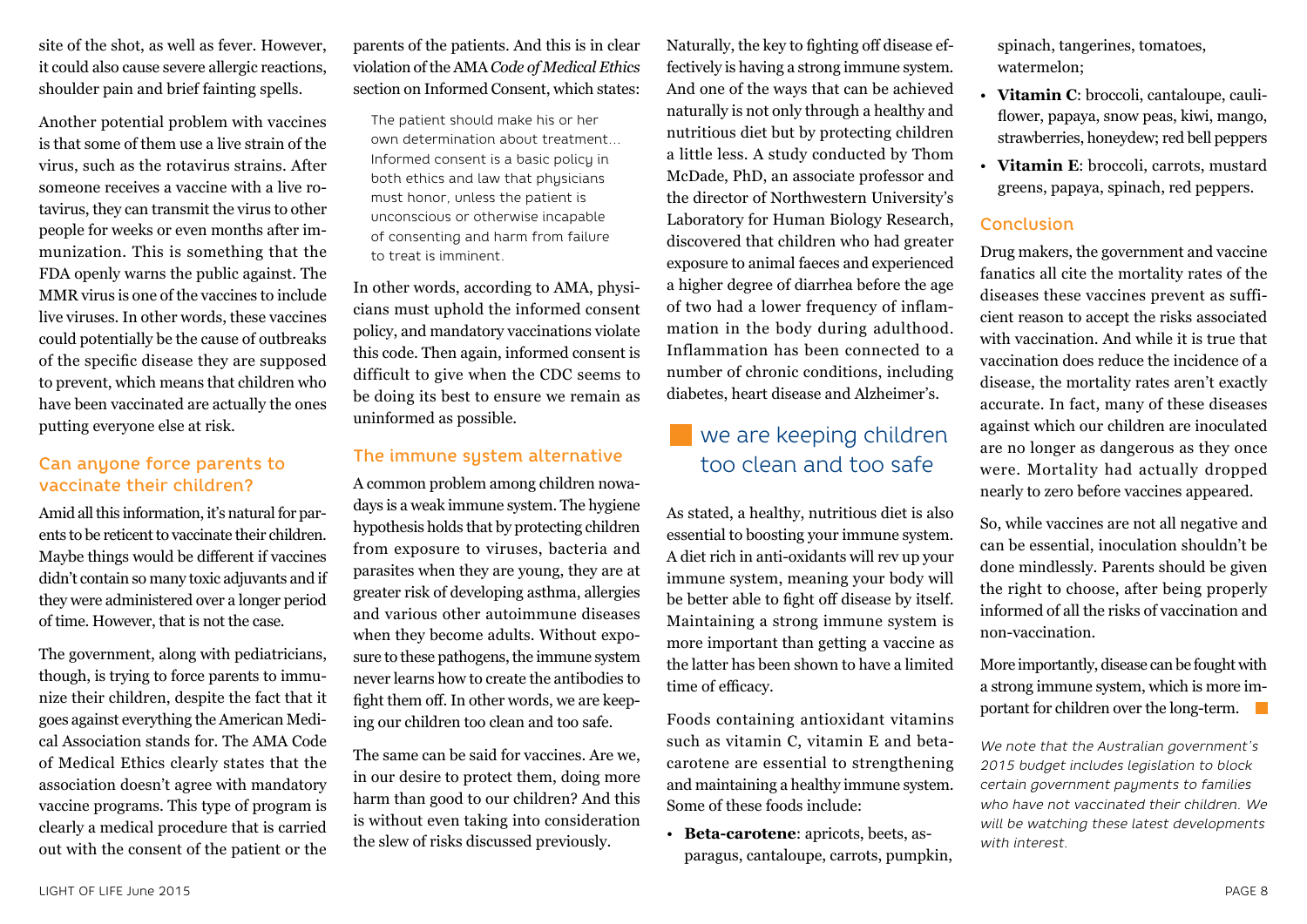

# Bob Jones University Press

#### Spelling 4/5/6: Second Edition

Bob Jones have released three grades of updated spelling curriculum. The worktexts have been completely revised to include colourful worktext pages with activities such as word sorting, word studies, proofreading, dictionary skills, and writing to strengthen spelling and communication skills. Thirty-two weekly spelling lists are included, and each list contains approximately 20 words for grades 4 and 5, and 25 words for grade 6. The teacher editions include reduced student pages with teacher notes and a CD-ROM of resources.

#### SPELLING 4

| Student Text<br>Teacher Edition                      | \$35.15<br>\$87.05 |
|------------------------------------------------------|--------------------|
| <b>SPELLING 5</b><br>Student Text<br>Teacher Edition | \$35.15<br>\$87.05 |
| <b>SPELLING 6</b><br>Student Text<br>Teacher Edition | \$35.15<br>\$87.05 |

Bob Jones Spelling Click to order

#### Algebra 1: Third Edition

The third edition of Bob Jones' Algebra curriculum for grade 9 focuses on integrating algebraic concepts in technology and real-life applications. Students explore the simplification, solving, graphing and interpretation of linear, exponential, radical, quadratic, and rational functions both manually and with technology. Internet search keywords help students locate online tools and enrichment. It also features graphing calculator tutorials, mathematical

biography and career segments, and exercises that illustrate how mathematics is used to serve others and glorify God.

| Student Text        | \$77.45  |
|---------------------|----------|
| Teacher Edition     | \$100.05 |
| Tests               | \$22.60  |
| Answer key to tests | \$16.30  |
| Student Activities  | \$27.60  |
| Teacher Edition for |          |
| Student Activities  | \$53.60  |
|                     |          |

Bob Jones Algebra Click to order





### Science 5: Fourth Edition

AL GEBRA

This revised course focuses on minerals and rocks, fossils, matter and heat, sound and light, weather, biomes, ecosystems, and the respiratory and circula-

> Student text **\$60.70** Teachers Edition with CD **\$87.05** \$41.00 Tests **\$20.95** \$14.65

tory systems. Hands-on activities and projects are also included. Bob Jones have teamed up with Answers in Genesis to bring a worldview lesson for each chapter.

| Student text             |
|--------------------------|
| Teachers Edition with CD |
| Student Activity Manual  |
| Tests                    |
| Answer key to tests      |

Bob Jones Science Click to order



# **Catechism**

THE SHORTER CATECHISM WITH SCRIPTURE PROOFS A small booklet of the Westminster Shorter Catechism with questions and answers. A



very useful resource for training children in the teachings of scripture. **\$3.15**

#### TRAINING HEARTS, TEACHING MINDS

A family devotional and memorisation guide to the shorter catechism, this book devotes six days to each catechism question. 349 pages. **\$18.95**

Catechism books **KT** Click to order

#### Health

An addition to our article on vaccination we recommend Australian naturopath Michael Sichel's book *How to Repair Children Dam-*



*aged by Mercury, Medicine and Politics*.

This very practical book of the work and experiences of Dr Sichel in the field of heavy metal poisoning, with methods of healing that are achieving notable success. 226 pages. **\$38.00**